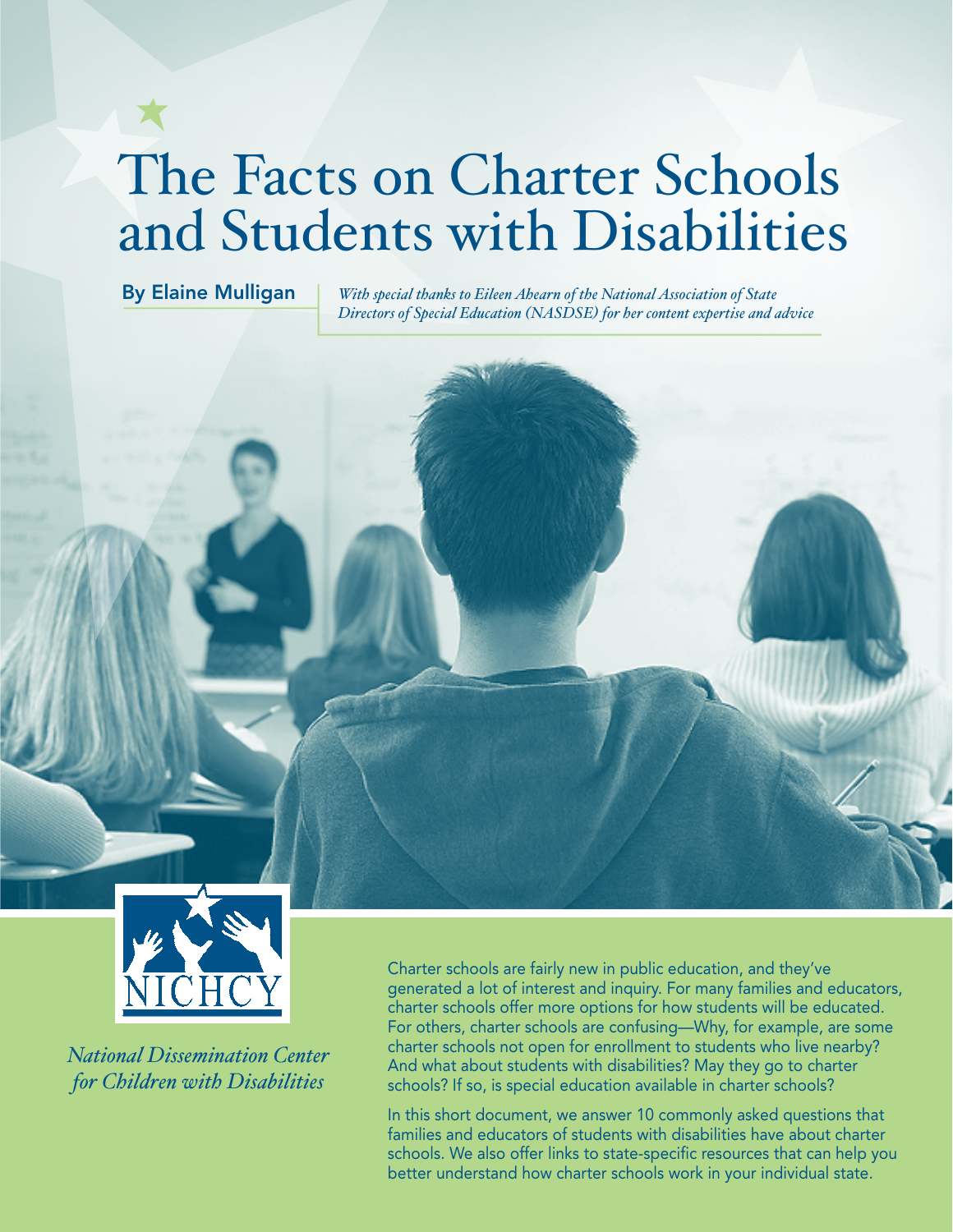## What is a Charter School?

Charter schools are public elementary and secondary schools, just as traditional neighborhood schools are. Charter schools have existed in the United States for about 20 years, beginning with state legislation in Minnesota in 1991. In the 2010-2011 school year, there were 5,275 authorized charter schools nationwide.1 Each state has the authority to include charter schools in its state law as a way of offering students a public education. Most states have done just that and have written state charter laws that quide how charter schools operate.<sup>2</sup>

#### How Do Charter Schools Differ From Traditional Public Schools?

Important differences exist between traditional public schools and charter schools, including:

#### *The School's Purpose or Mission*

People start charter schools for a variety of reasons. According to the first-year report of the National Study of Charter Schools, the three reasons most often mentioned for starting a charter school are to:

- realize an educational vision
- gain autonomy
- serve a special population<sup>3</sup>

#### *Perceived Benefits*

Families and teachers *choose* charter schools for a variety of reasons. Charter schools are considered 'schools of choice' that give families more options for their children's public education. Charters claim high academic standards, small class size, and innovative approaches to teaching and learning.4 On average, charter schools serve about 300 students.5

#### *Lack of Funding for Facilities*

Charter schools typically do not receive funding from their school districts to purchase, lease, or improve facilities. Securing financing for the facility can be problematic for a charter school because some schools lack tangible assets and an operating history that lenders use when evaluating a mortgage loan application. The U.S. Department of Education's *Credit Enhancement for Charter School Facilities Program* provides grants to absorb some of the risk of making loans to charter schools. The *State Charter School Facilities Incentive Grant Program* provides competitive grants to help states establish and enhance or administer "per-pupil facilities aid" for charter schools. Arizona, California, Colorado, the District of Columbia, Florida, Massachusetts, Minnesota, New Mexico, Pennsylvania, Tennessee, and Utah have a per-pupil facilities law in place, and Indiana and Hawaii have statutory language for a per-pupil facilities program.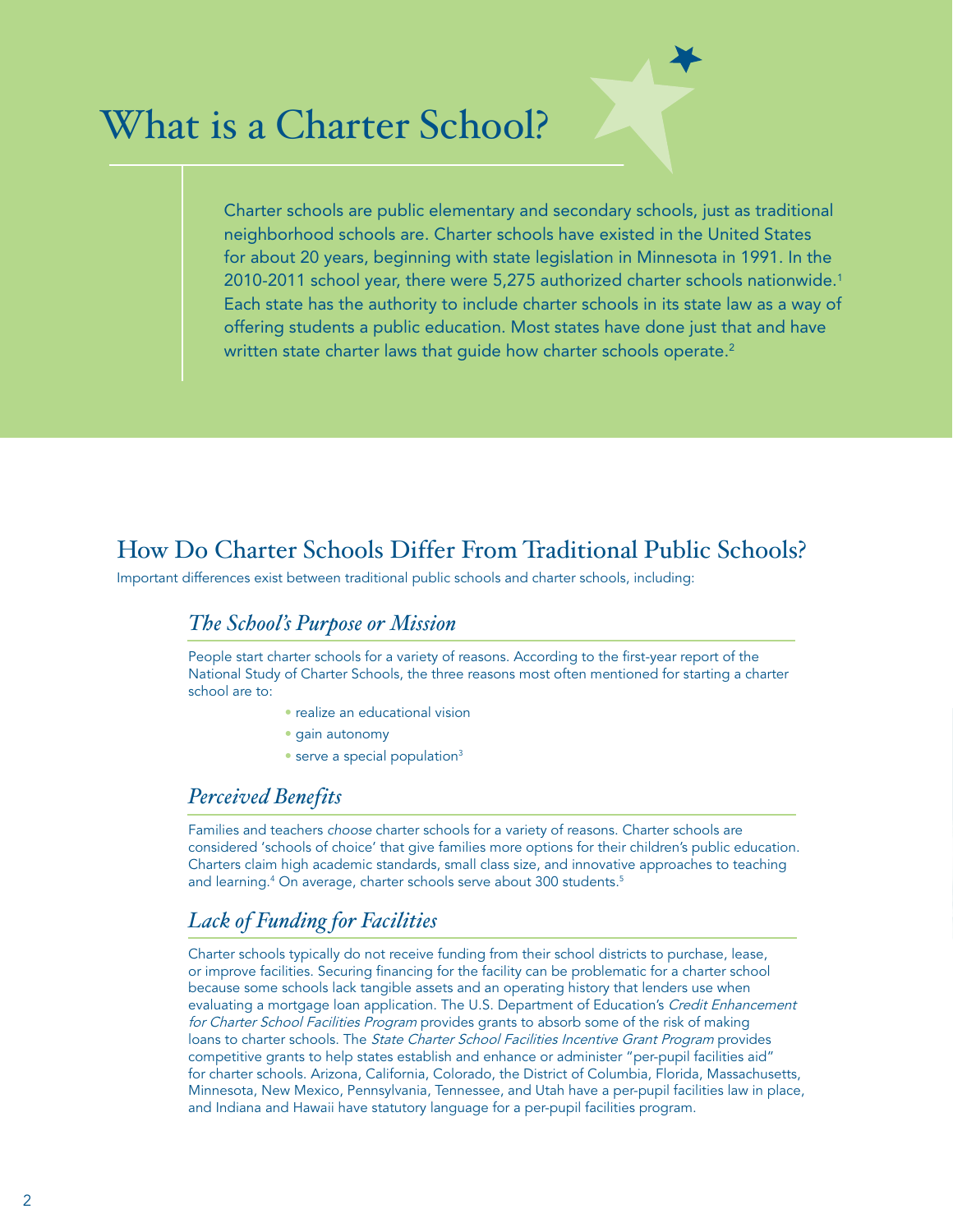#### Do Charter Schools Have to Meet the Same Accountability Standards as Traditional Schools?

State laws often grant charter schools *some* freedom from meeting certain state or local education regulations or policies. However, charter schools must follow all *federal* laws that apply to any other public school.6 Currently, this includes ensuring that charter school data are included when reporting to the federal government every year on student progress. Data are broken out by race, ethnicity, gender, grade, and disability status, as required by the Elementary and Secondary Education Act of 2001.<sup>7</sup> Public charter school data about students with disabilities are also included in the IDEA data<sup>8</sup> reports submitted by State Education Agencies (SEAs) each year to the Office of Special Education Programs at the U.S. Department of Education. These data include counts of children, educational environments, reasons for exiting special education, assessment participation and performance, personnel, dispute resolution, and discipline.



## Are Charter Schools Required to Provide Services to Students with Disabilities?





Yes. The responsibility to make a free appropriate public education (FAPE) available to all students with disabilities applies to ALL public schools under the Individuals with Disabilities Education Act (IDEA).<sup>9</sup> Charter schools are public schools; therefore, they bear the same responsibility.

Who is actually responsible for ensuring that special education services are available to students with disabilities in a charter school? The answer depends on how the charter school is legally identified in the state.

- If a charter school is considered to be an independent Local Education Agency (LEA) under its state's law, that charter school bears the exact same legal requirements for providing special education services as any other LEA (or district).
- If a charter school is considered *part* of an existing LEA, the LEA (or district) retains most or all of the responsibility for special education in the charter school. The charter school is considered a school within that LEA and is responsible for following LEA policy.

(FAPE) = free appropriate public education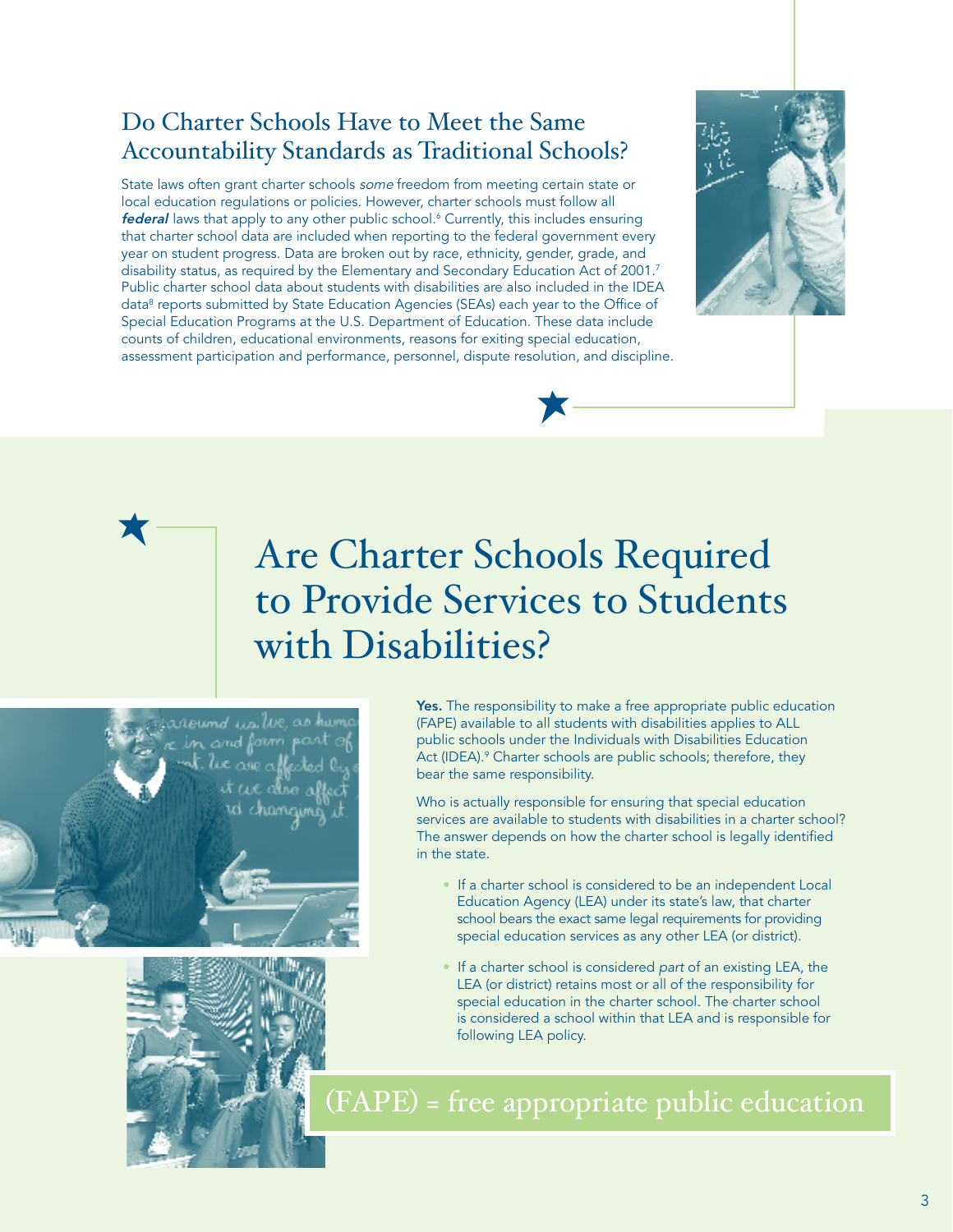#### How Are Charter Schools Funded?

Much like traditional public schools, charter schools are primarily funded by a combination of federal, state and sometimes local funding, based on the number of students they enroll or on total enrollment (census formula). The flow of funding to charter schools for special education varies based mainly on the LEA status of the charter school as follows:

- 1. If the charter school is an LEA, federal and state funding for students with disabilities enrolled in that school flow from the state to the school.
- 2. If the charter school is a school within a traditional LEA, the flow of funding varies greatly by state and may depend on the specific arrangement between the charter school and the district. The district retains responsibility for special education for the charter school's students, but the way special education is provided can vary from all services being delivered by LEA staff in the charter school, to all services being arranged by the charter schools with the charter school being reimbursed by the LEA. In some states there are negotiated arrangements that result in a variety of practices related to funding of special education services while in other states, funding procedures are the same for all charter schools.

#### Which States Have Charter Schools?

It might be easier to ask which states *do not* authorize charter schools as a option for public education in the state (yet)! Forty-one states and the District of Columbia have laws authorizing and governing charter schools. Only Alabama, American Samoa, Guam, Kentucky, Montana, Nebraska, North Dakota, Northern Mariana Islands, Puerto Rico, South Dakota, Vermont, Washington, and West Virginia do not have Washington, and West Virginia do not have  $\blacksquare$  Forty-one states and



the District of Columbia

#### Are Charter Schools Required to Allow Students with IEPs to Enroll?

According to IDEA, yes. As was said above, the responsibility to make FAPE available to all students with disabilities applies to ALL public schools under federal law.<sup>10</sup> Charter schools are public schools; therefore, they bear the same responsibility.

However, if more students apply to the school than the charter can serve, the charter may use a random selection system to determine student enrollment. In this scenario, many charter schools use a lottery system.<sup>11</sup>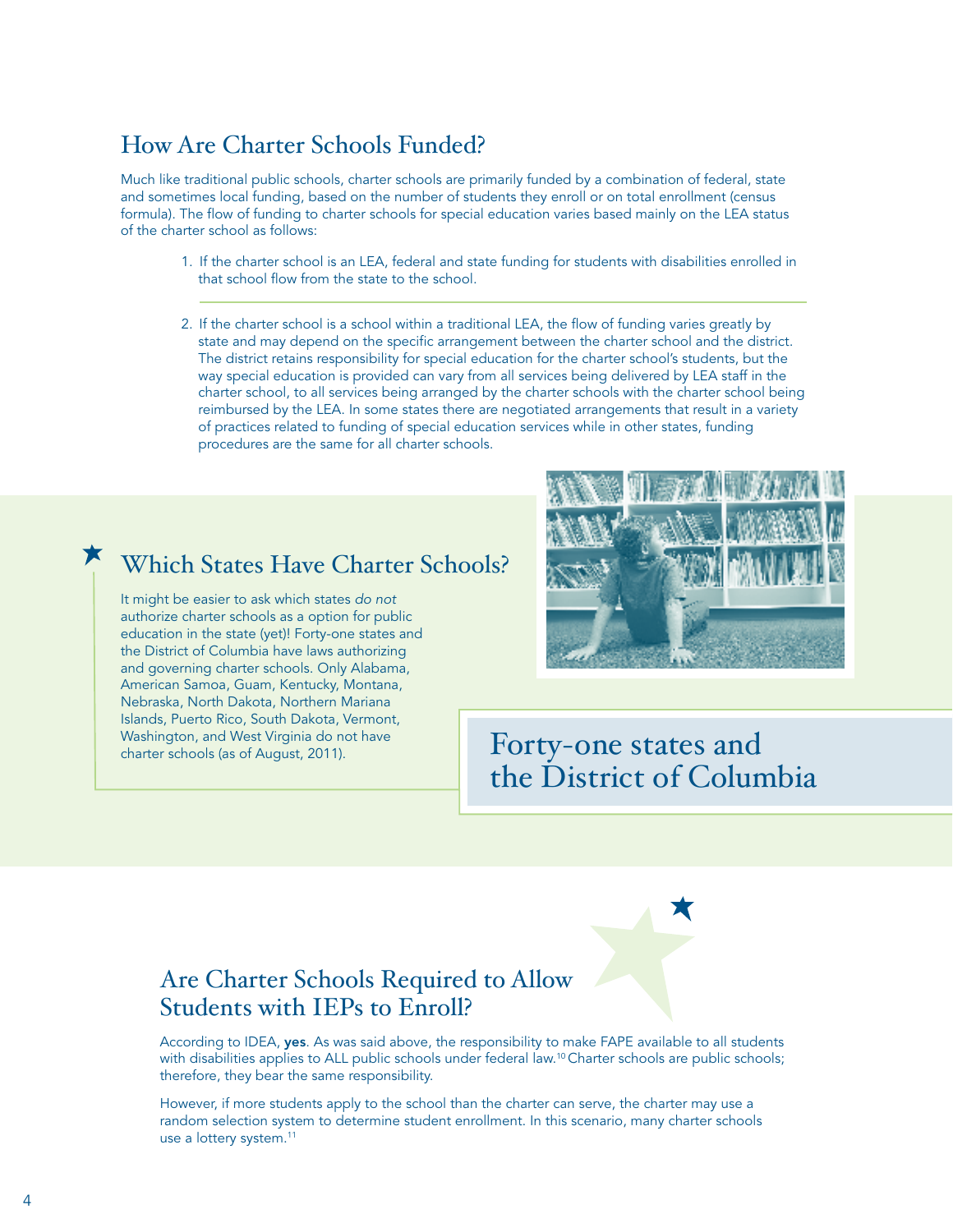#### Are Certification Requirements for Teachers the Same for Charter Schools as for Other Public Schools?

Guidance from the U.S. Department of Education asserts that ALL students should be taught by a highly qualified teacher.12 However, state charter laws control local certification requirements. In some states, the answer is a simple *yes* or *no*, while others have more complicated rules. For example, New Jersey requires that all charter school teachers be certified, while Georgia does not. New York's policies are more complicated; in New York, a charter school may employ:

- uncertified teachers with at least three years of elementary, middle, or secondary classroom teaching experience;
- tenured or tenure-track college faculty;

X

- individuals with two years of satisfactory experience through the Teach for America program; and
- individuals with exceptional business, professional, artistic, athletic, or military experience.

New York's guidelines, however, limit how *many* noncertified teachers with the above qualifications may be hired. The total number may not be more than 30% of the teaching staff of the charter school, or five teachers, whichever is less.<sup>13</sup>

Wondering what your state's certification requirements are for teachers in charter schools? Visit the Education Commission of the States. You'll find a helpful chart of what different states require: http://mb2.ecs.org/reports/Report.aspx?id=93

#### Are Charter Schools Responsible for Providing Transportation?

In some states, yes, charter schools *are* responsible for providing students with transportation to and from school. In other states, the district in which the school resides may be responsible for providing transportation.

To find out whether charter schools in your state are required to provide students with transportation, see the section below called "What's My State's Charter School Policy?" Find your state, click on the link, and you'll go to your state's charter school law, which will include the specifics of your state's transportation policies for charter schools.



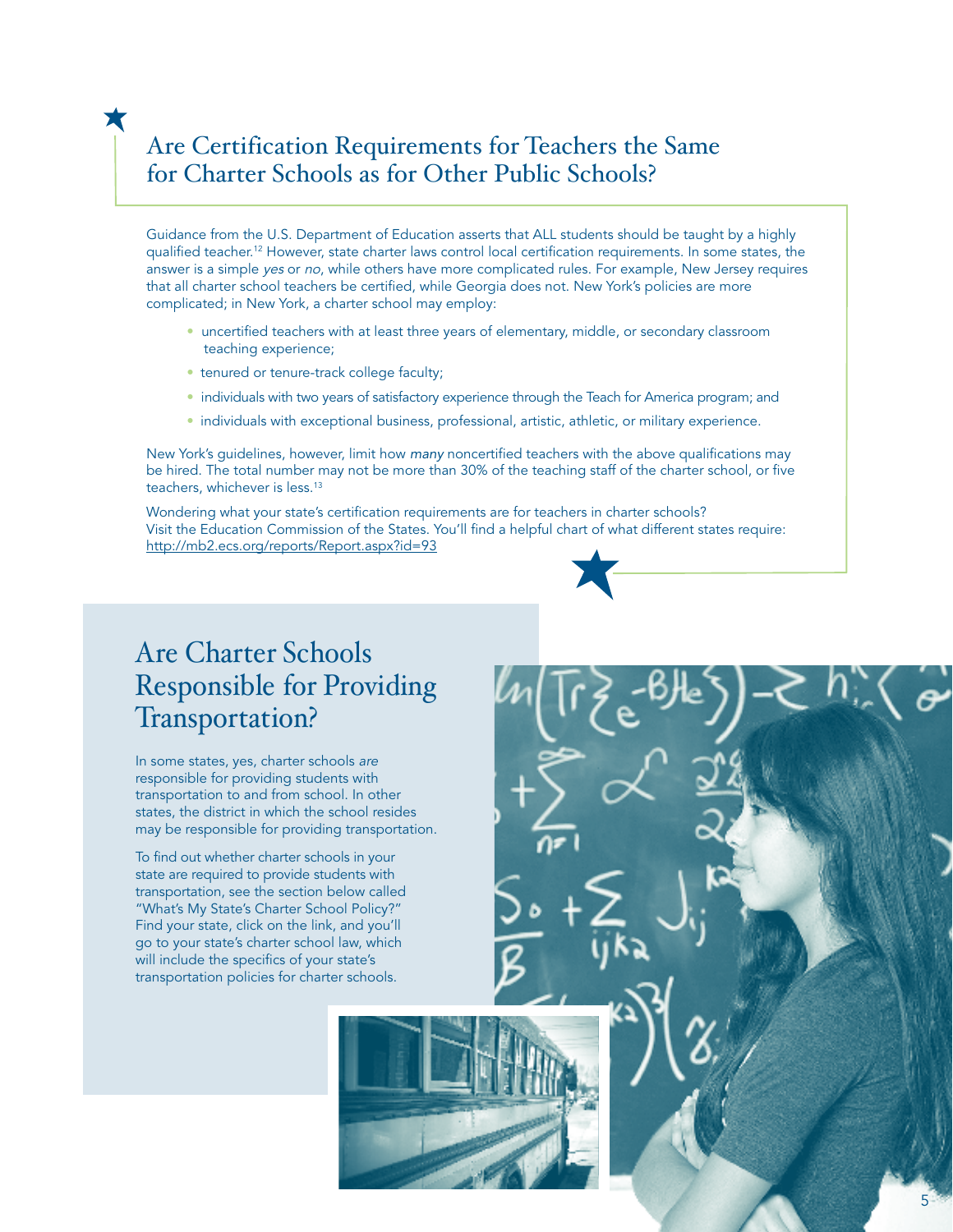#### What's My State's Charter School Policy?

Visit your state Department of Education's charter school page for specific information about charter schools in your state. As we mentioned earlier, 41 states and the District of Columbia have charter school laws. Below are links to each state's charter school information pages:

| Alaska: http://www.eed.state.ak.us/Alaskan_Schools/Charter/                                                                       |
|-----------------------------------------------------------------------------------------------------------------------------------|
| Arizona: https://www.azed.gov/charterschools/info/                                                                                |
| Arkansas: http://arkansased.org/about/schools/charters.html                                                                       |
| California: http://www.cde.ca.gov/sp/cs/                                                                                          |
| Colorado: http://www.cde.state.co.us/cdechart/index.htm                                                                           |
| Connecticut: http://www.sde.ct.gov/sde/cwp/view.asp?a=2681&q=320438                                                               |
| Delaware: http://www.doe.k12.de.us/infosuites/schools/charterschools/default.shtml                                                |
| District of Columbia: http://osse.dc.gov/service/public-charter-school-financing-and-support                                      |
| Florida: http://www.floridaschoolchoice.org/Information/charter_schools/                                                          |
| Georgia: http://www.doe.k12.ga.us/pea_charter.aspx                                                                                |
| Hawaii: http://www.hcsao.org/                                                                                                     |
| Idaho: http://www.sde.idaho.gov/site/charter_schools/                                                                             |
| Illinois: http://www.isbe.net/charter/Default.htm                                                                                 |
| Indiana: http://www.doe.in.gov/charterschools/welcome.html                                                                        |
| lowa: http://educateiowa.gov/index.php?option=com_content&task=view&id=487&Itemid=1334                                            |
| Kansas: http://www.ksde.org/Default.aspx?tabid=449                                                                                |
| Louisiana: http://www.doe.state.la.us/divisions/charters/default.html                                                             |
| Maine: http://www.maine.gov/education/charterschools/index.html                                                                   |
| Maryland: http://www.marylandpublicschools.org/MSDE/programs/charter_schools/                                                     |
| Massachusetts: http://www.doe.mass.edu/charter/                                                                                   |
| Michigan: http://michigan.gov/mde/0,1607,7-140-6530_30334_40088---,00.html                                                        |
| Minnesota: http://education.state.mn.us/MDE/Academic_Excellence/School_Choice/Public_School_Choice/Charter_<br>Schools/index.html |
|                                                                                                                                   |
| Mississippi: http://www.mde.k12.ms.us/SBE_policymanual/1900.htm                                                                   |
| Missouri: http://dese.mo.gov/divimprove/charterschools/                                                                           |
| Nevada: http://www.doe.nv.gov/SD_CharterSchools.htm                                                                               |
| New Hampshire: http://www.education.nh.gov/instruction/school_improve/charter/index.htm                                           |
| New Jersey: http://www.nj.gov/education/chartsch/                                                                                 |
| New Mexico: http://www.ped.state.nm.us/charter/index.html                                                                         |
| New York: http://www.p12.nysed.gov/psc/                                                                                           |
| North Carolina: http://www.dpi.state.nc.us/charterschools/                                                                        |
| Ohio: http://www.ode.state.oh.us/GD/Templates/Pages/ODE/ODEPrimary.aspx?page=2&TopicRelationID=662                                |
| Oklahoma: http://sde.state.ok.us/Schools/CharterSch/default.html                                                                  |
| Oregon: http://www.ode.state.or.us/search/results/?id=124                                                                         |
| Pennsylvania: http://www.portal.state.pa.us/portal/server.pt/community/charter_schools/7356                                       |
| Rhode Island: http://www.ride.ri.gov/commissioner/charterschools/default.aspx                                                     |
| South Carolina: http://leaders.ed.sc.gov/charter-schools/index.cfm                                                                |
| Tennessee: http://www.tn.gov/education/fedprog/fpcharterschls.shtml                                                               |
| Texas: http://www.tea.state.tx.us/charters.aspx                                                                                   |
| Utah: http://schools.utah.gov/charterschools/                                                                                     |
| Virginia: http://www.doe.virginia.gov/instruction/charter_schools/index.shtml                                                     |
| Wisconsin: http://dpi.wi.gov/sms/csindex.html                                                                                     |
| Wyoming: http://edu.wyoming.gov/Programs/schools/charter_schools.aspx                                                             |

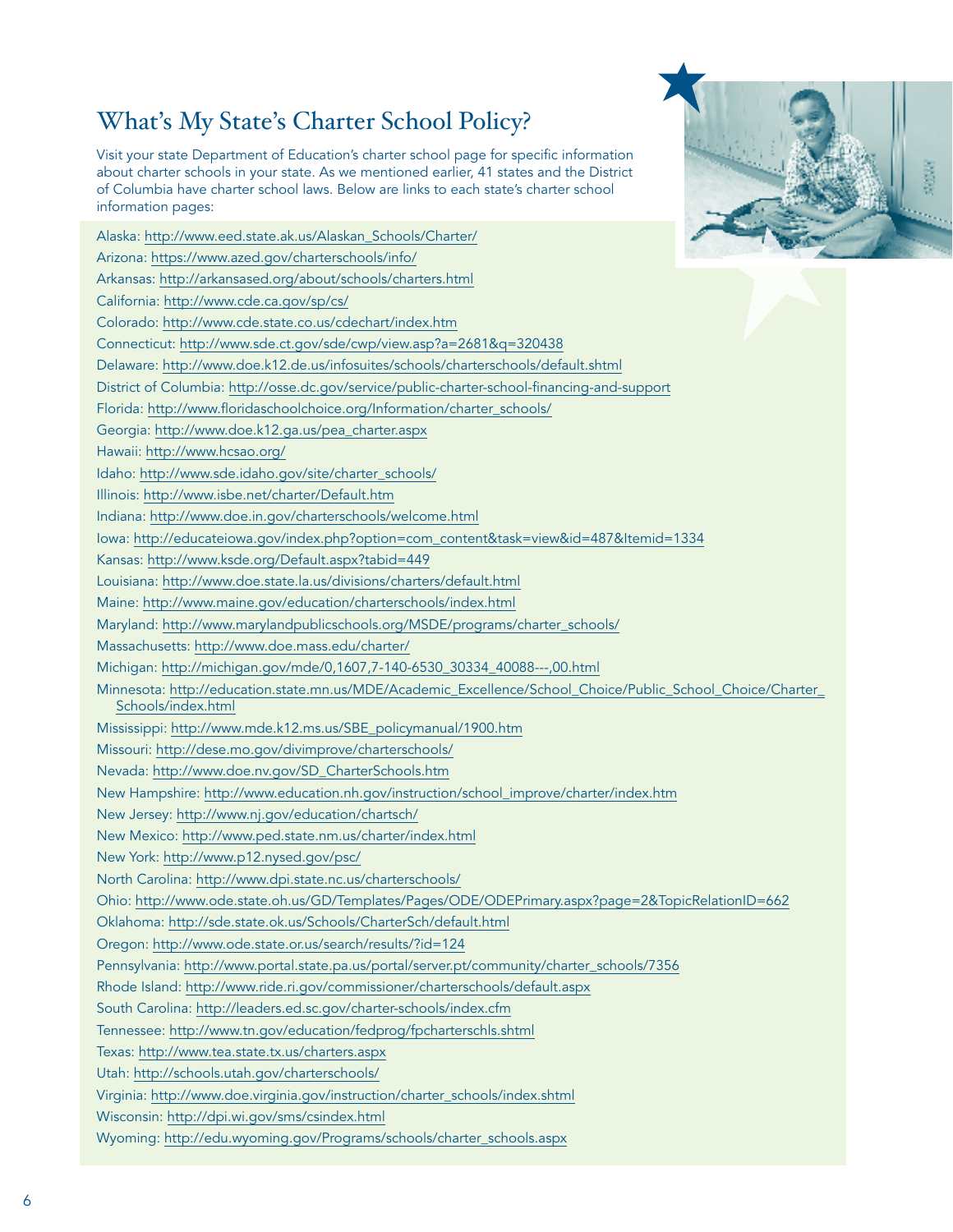### Bottom Line

A charter school is a public school. There are state-specific rules around who can start a charter, who oversees the charter, and how the funding flows, and they are responsible for serving students with disabilities in keeping with state law and the charter school's status as an LEA or a school of an LEA. If you have issues or concerns, get to know your state's charter school law.

#### Helpful Websites

Center for Education Reform's *Choice & Charter Schools* page: http://www.edreform.com/issues/choice-charter-schools/

Education Commission of the States: http://www.ecs.org/html/issue.asp?issueid=20

National Alliance for Public Charter Schools: http://dashboard.publiccharters.org/dashboard/home

National Association of Charter School Authorizers: http://www.qualitycharters.org/index.php

National Charter School Resource Center: http://www.charterschoolcenter.org/

Project Intersect: http://www.education.umd.edu/EDSP/ProjectIntersect/index.html

- U.S. Department of Education's Office of Innovation and Improvement's *Welcome to Charter Schools Program*: http://www2.ed.gov/about/offices/list/oii/csp/index.html
- U.S. Department of Education's *Questions and Answers on NCLB and Charter Schools*: http://www2.ed.gov/nclb/choice/charter/charter-faq.html

#### References

- 1. National Alliance for Public Charter Schools. (2010). *NAPCS Dashboard Updated for 2010-2011*. Retrieved from http://dashboard.publiccharters.org/dashboard/schools/page/overview/year/2011
- 2. Ahearn, E. (2008). *Synthesis of two reports on critical issues for special education in charter schools*. Alexandria, VA: Project Forum. Retrieved from http://projectforum.org/docs/Synthesisof2ReportsonCriticalIssuesforSpEdinCharterSchool.pdf
- 3. U.S. Department of Education. (1997). *A study of charter schools: First year report* (Executive Summary). Retrieved from http://www2.ed.gov/pubs/charter/execsum.html
- 4. U.S. Department of Education. (2007). *No Child Left Behind and charter schools: Giving parents information and options.* Retrieved from http://www2.ed.gov/nclb/choice/charter/nclb-charter.html
- 5. U.S. Department of Education. (2010). *Number and enrollment of public elementary and secondary schools, by school type, level, and charter and magnet status: Selected years, 1990-91 through 2008-09*. Retrieved from http://nces.ed.gov/programs/digest/d10/tables/dt10\_100.asp
- 6. Ahearn, E. (2008). *Synthesis of two reports on critical issues for special education in charter schools*. Alexandria, VA: Project Forum. Retrieved from http://projectforum.org/docs/Synthesisof2ReportsonCriticalIssuesforSpEdinCharterSchool.pdf
- 7. U.S. Department of Education. (2004). *The impact of the new Title I requirements on charter schools: Non-regulatory guidance*. Retrieved from www2.ed.gov/policy/elsec/guid/charterguidance03.doc
- 8. Data Accountability Center. (2011). *Part B data & notes*. Retrieved from https://www.ideadata.org/PartBData.asp
- 9. *Individuals with Disabilities Education Improvement Act of 2004*. 20 U.S.C. § 1400. Retrieved from http://idea.ed.gov/explore/view/p/%2Croot%2Cstatute%2C
- 10. *Individuals with Disabilities Education Improvement Act of 2004*. 20 U.S.C. § 1400. Retrieved from http://idea.ed.gov/explore/view/p/%2Croot%2Cstatute%2C
- 11. Public School Review. (2007, December). *What is a charter school?* Retrieved from http://www.publicschoolreview.com/articles/3
- 12. Spellings, M. (2005). *Key policy letters signed by the education secretary or deputy secretary.* Washington, DC: U.S. Department of Education, Office of Elementary and Secondary Education. Retrieved from http://www2.ed.gov/policy/elsec/guid/secletter/051021.html
- 13. New York State Education Department. (n.d.). *Laws of New York, Article 56, Section 2854*. Retrieved from: http://public.leginfo.state.ny.us/LAWSSEAF.cgi?QUERYTYPE=LAWS+&QUERYDATA=\$\$EDN2854\$\$@TXEDN02854+& LIST=LAW+&BROWSER=EXPLORER+&TOKEN=12661339+&TARGET=VIEW